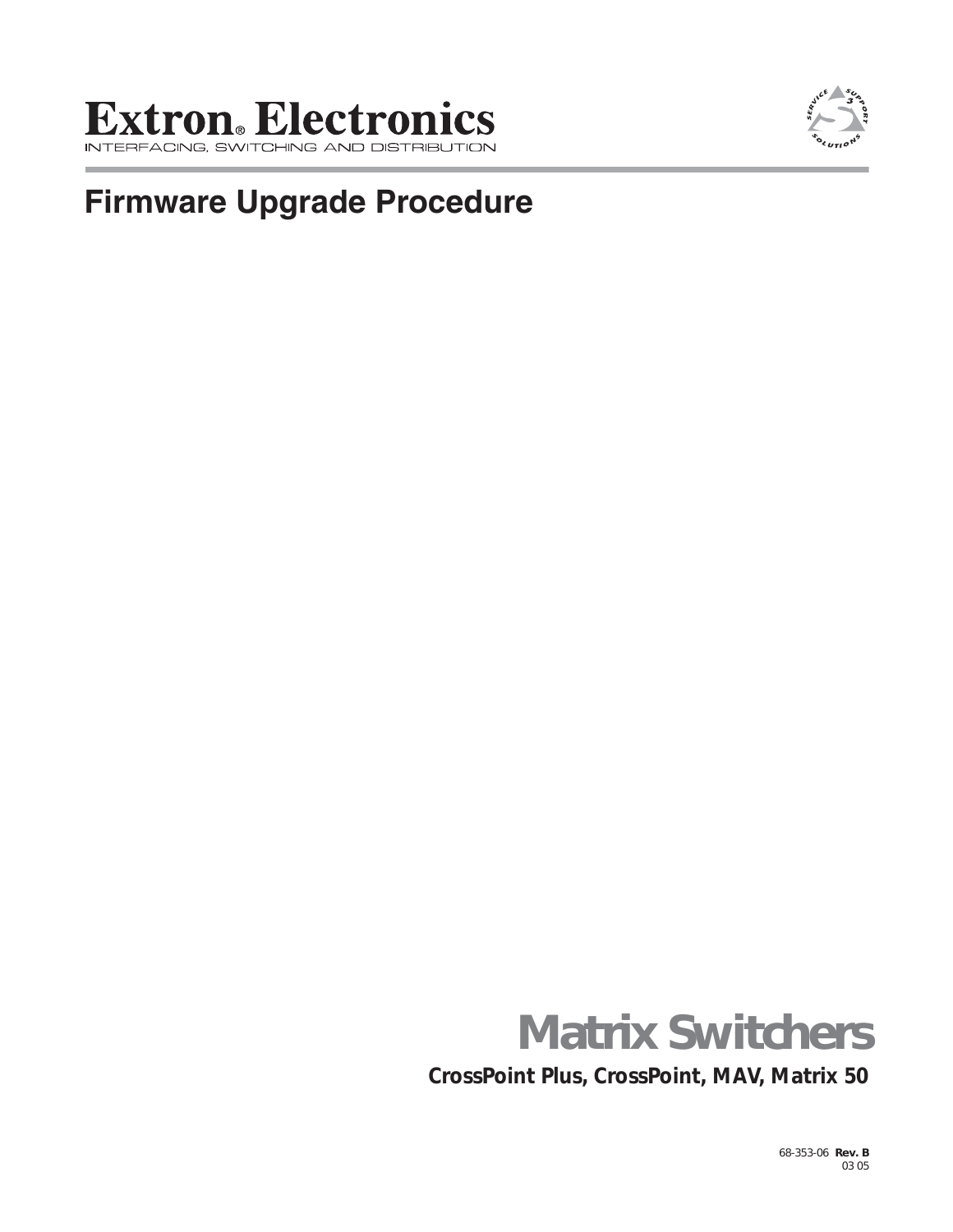This procedure details how to replace a CrossPoint Plus, CrossPoint, MAV, or Matrix 50 firmware IC chip without disconnecting all of the input and output connections.

*The IC that contains the firmware for the matrix switcher also contains the memory in which presets and audio levels are saved. When you replace the IC, these settings will be lost. You may want to record the presets and audio levels before you replace the IC.*

#### **Remove Power**

Disconnect the power cord from the switcher.

### **Partially Remove the Switcher from a Rack**

To access screws on some switcher models and to make room for the front panel on other switcher models, the matrix switcher to be upgraded should be partially removed from its equipment rack as follows:



*If the matrix switcher is not on the bottom of the rack or directly above another device, Extron recommends temporarily installing a device in the rack directly below the matrix switcher to be upgraded to support the weight of the switcher during this procedure.*

- **1**. Remove the machine screws that secure the switcher to the rack.
- **2**. Carefully pull the switcher forward 1" (2.5 cm) (figure 1). If your switcher has screws on the top and bottom that need to be removed, give yourself just enough room to access the screws on the top and bottom of the front of the switcher.



**CAUTION** *Do not pull the switcher far enough forward that you strain the input, output, or other cables on the rear of the switcher.*



*Figure 1 — Partially removing the matrix switcher from a rack and removing the front panel*

**NOTE**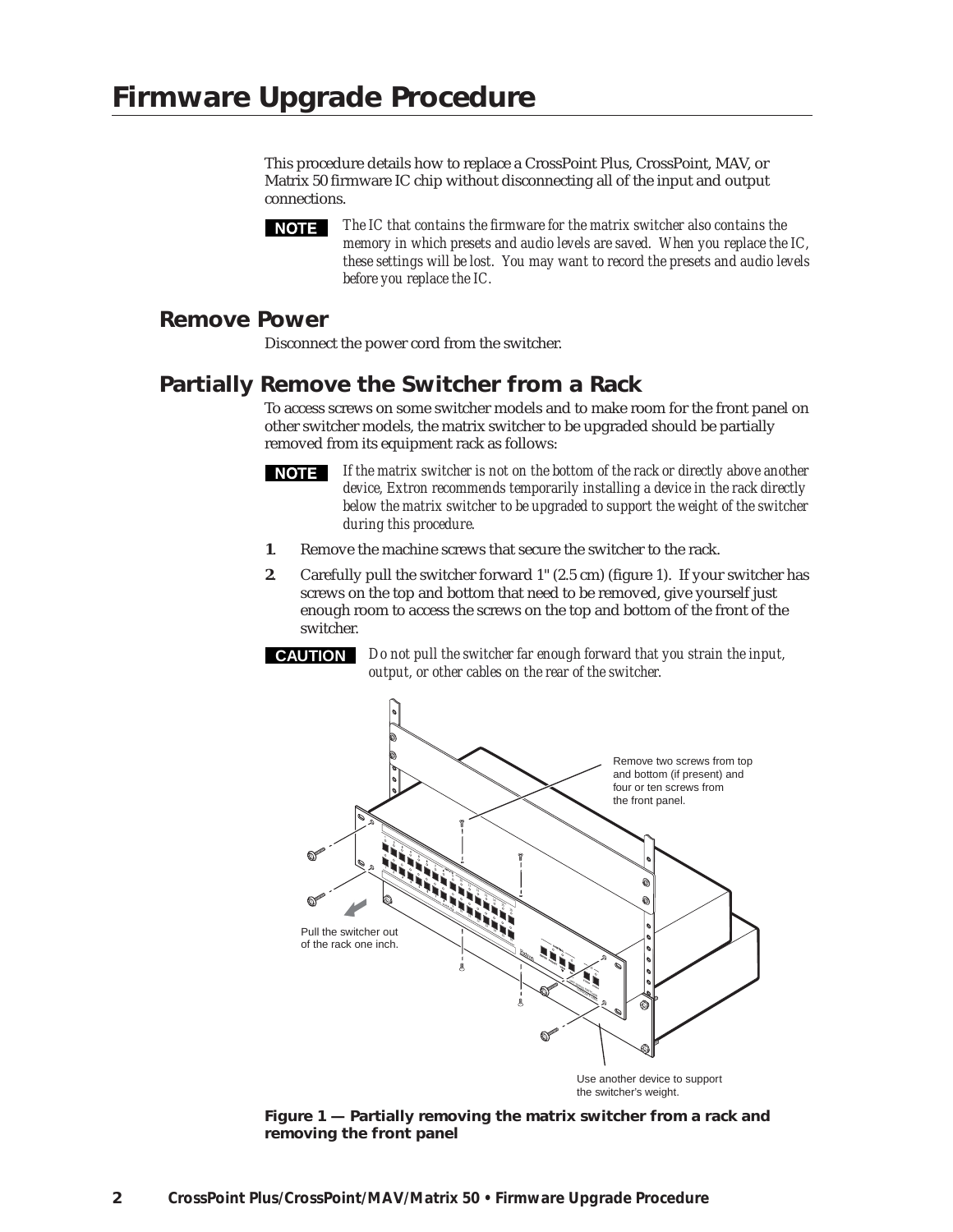#### **Remove the front panel**

Before you can replace the firmware IC, you must remove the matrix switcher's front panel as follows:

*Power must be disconnected the cord from the switcher.*

**1**. If the switcher has screws on its top and bottom, remove the two top and bottom screws (four screws total) on the front of the switcher (figure 1).

These screws are present and need to be removed only if the matrix switcher to be updated is **not** one of the following models:

- CrossPoint Plus 168 CrossPoint Plus 1616
- CrossPoint 168 CrossPoint 1616
- **2**. Remove the four or ten (depending on the switcher model) that secure the switcher's front panel in place.
- **3**. Carefully tilt the front panel away from the main body of the switcher.

**CAUTION** *Do not touch the firmware IC or the components inside the switcher without being electrically grounded. Electrostatic discharge (ESD) can damage ICs, even if you cannot feel, see, or hear it.*

**4**. On the front panel board, press the two receptacle tabs on the top cable outward as shown at the right, and pull back gently on the cable connector to remove it from the receptacle.



**5**. Lay the front panel down in front of the switcher.

*The reach of the remaining cables connected to the front panel board on* I NOTE I *CrossPoint Plus and CrossPoint 1616 and 168 switchers is just barely long enough. Slightly lift the front of the switcher and slide the panel under the switcher as you tip it away from the switcher.*

#### **Replace the Firmware IC**

 $\bigoplus$ 

⊡-ි ow

 $\bigcap$ 

Replace the firmware IC as follows:

- **1**. Locate IC U7 (figure 2) on the front panel board.
- **2**. Use a PLCC IC puller to remove the existing firmware IC. Squeeze the tool to align its hooks with the slots in opposite Label includes Extron part number & corners of socket U7. Insert the Firmware version (Vx.xx). hooks, squeeze gently, and pull the IC straight out of the socket. Discard the IC.  *19-nnn-01 Vx.xx* Slots for Removing IC with PLCC IC Puller Key 800000 ŒΕ

*Figure 2 — Location of IC U7 on the front panel board*